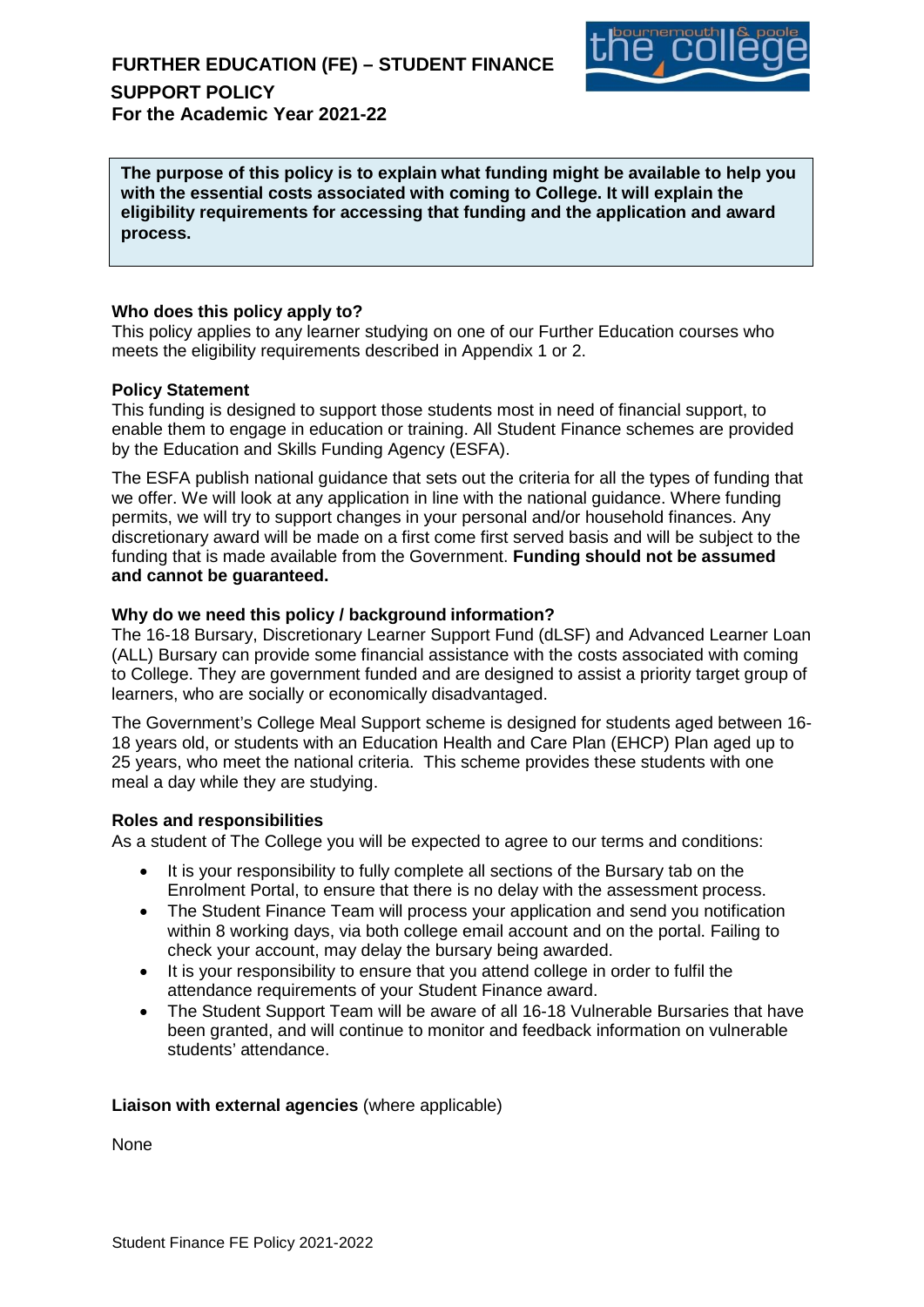## **Links to College values and other College policies**

You should also read our Fee Payment Policy and College Regulations Policy, available on the College website at the following location [https://www.thecollege.co.uk/about-us/college](https://www.thecollege.co.uk/about-us/college-information/college-policies)[information/college-policies](https://www.thecollege.co.uk/about-us/college-information/college-policies)

## **Who needs to understand this policy and how will they know about it?**

The following training and awareness will be put in place:

| Who?                                                 | How?                                                                                                                                                                                                                                                                                        |
|------------------------------------------------------|---------------------------------------------------------------------------------------------------------------------------------------------------------------------------------------------------------------------------------------------------------------------------------------------|
| <b>Students</b>                                      | Student Finance Support Policy available<br>on the College website. Reference made to<br>the Policy throughout the application and<br>enrolment process - at College Open<br>Events, during interview, in offer letters,<br>Invitation to enroll email, during online<br>enrolment process. |
| College managers                                     | Include in Principals Weekly Update to all<br>staff and email from HoSS to CMT.                                                                                                                                                                                                             |
| All teaching staff                                   | Briefing by Directors of Learning; Team<br>Hub Post; visits by Student Finance staff<br>to Team meetings if requested.                                                                                                                                                                      |
| Business Support staff who interact with<br>students | Briefing by Line Managers; copies of<br>the policy to be distributed.                                                                                                                                                                                                                       |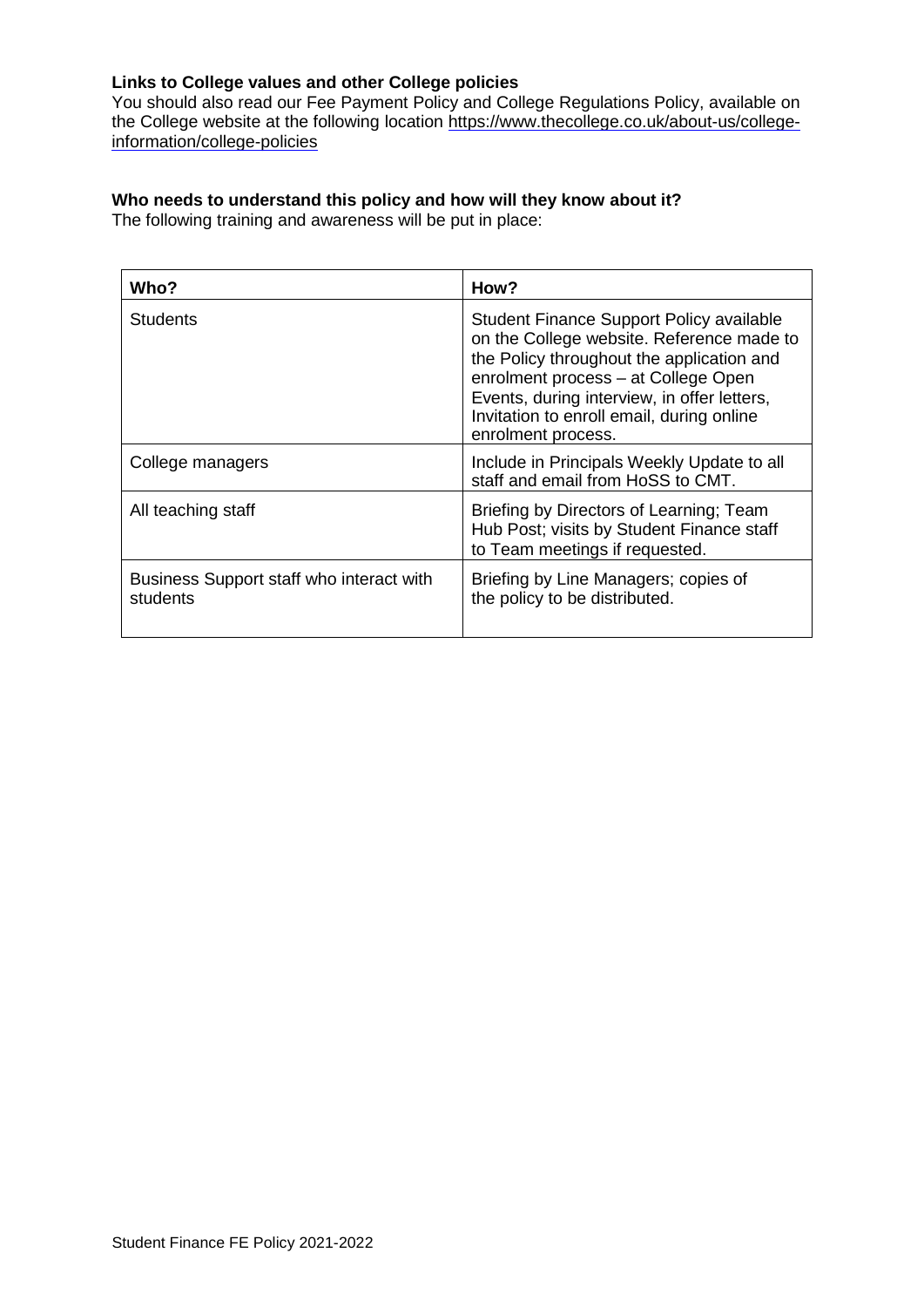# **PROCESS / PROCEDURE**

### **Am I eligible for an award?**

The attached flowchart in Appendix 1 will explain whether or not you are eligible for financial assistance under these government schemes. Appendix 2 details a list of acceptable evidence that needs to be provided.

### **How do I apply?**

Students can apply for financial support during enrolment via the enrolment online portal. This application process has been designed using feedback from students and staff to ensure that it is clear and accessible.

- 1. Log on to the enrolment portal and complete the eligibility criteria. Make sure that you have fully completed all questions/requirements to avoid any unnecessary delays in processing your application. You will also need to supply the required form(s) of evidence with your application – see Appendix 2 for acceptable forms of evidence.
- 2. All applications will be processed and a notification letter sent via email within 8 working days of the fully completed application being received. This notification will either confirm the award that has been given, or it will inform you that we require further information, and you will need to re-apply via the portal.
- 3. Any discretionary award will be made on a first come first served basis and will be subject to the funding that is made available from the government. **Funding should not be assumed and cannot be guaranteed.**

### **How will I receive the funding?**

### 16-18 Vulnerable Bursary

Payment for students in receipt of the 16-18 Vulnerable Bursary will be paid via BACS transfer directly to a nominated bank account provided during the application process.

### Travel contributions

Students in receipt of any bursary contributing to travel expenses will receive payment via BACS transfer to a nominated bank account provided during the application process. The total contribution for travel costs provided by the college will be issued in respect of household income and cost of travel. Students will be notified of this total in their award confirmation. Payments will be received each Monday to spend on travel costs for that week. This payment is a contribution to support students during their time at college and the associated costs; as such it is the responsibility of the student to ensure this funding is being used appropriately i.e. travel contributions are spent on travel costs.

### **Childcare**

During application, students will detail requirements for support with childcare costs. Financial support for childcare will then be paid directly to the provider by the Student Finance Team.

### Free college meals

College Meal Support awards will be delivered via the College cafeteria outlets. Students can use their Student ID card at the till to purchase a free college meal up to the value of £4.30. This total can be split between a maximum of 2 transactions a day, allowing students to purchase food items for breakfast and lunch if required.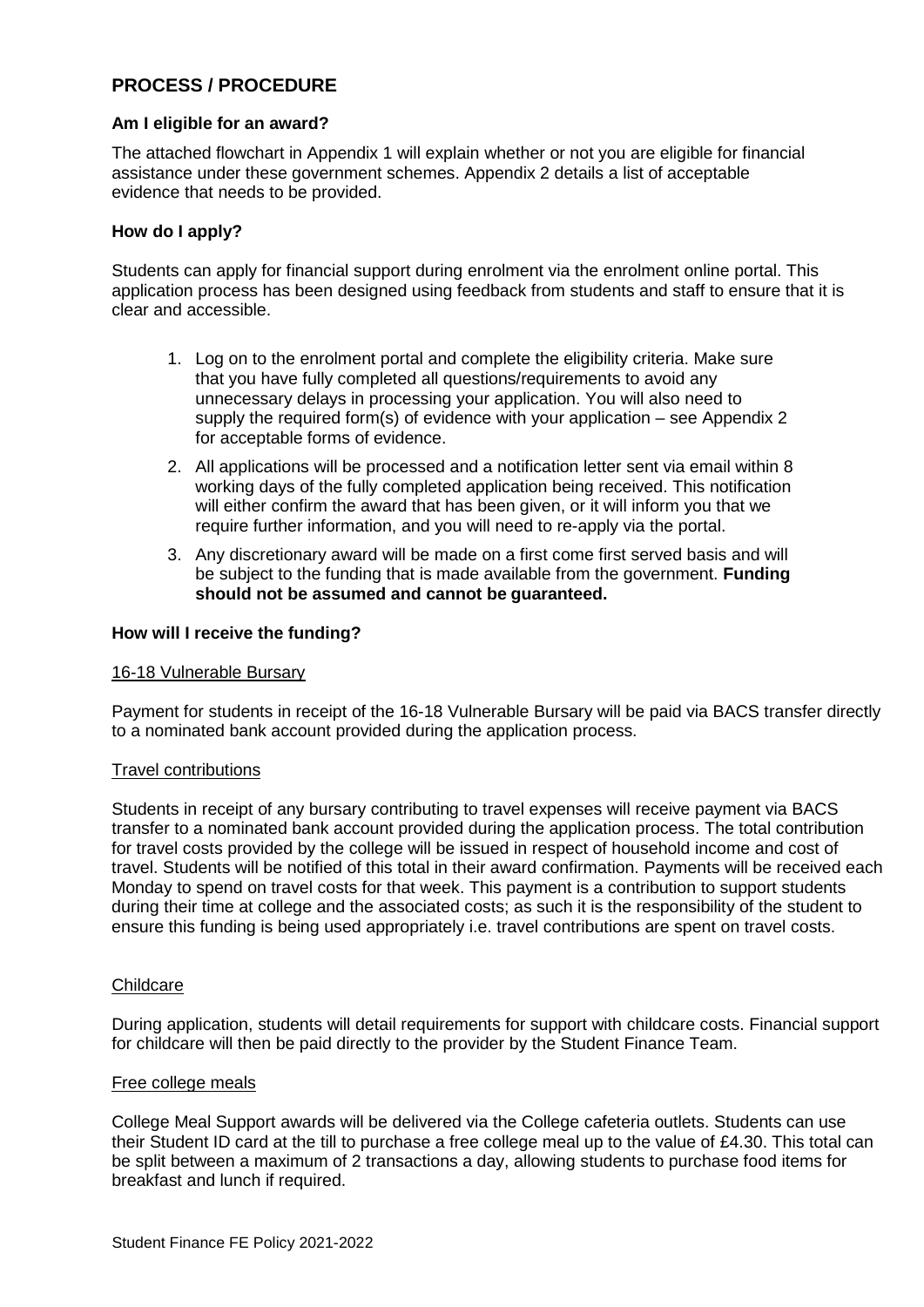### Equipment fees

Students who are eligible for financial support for equipment fees will receive an online voucher for a nominated provider equal to the value of equipment costs. This voucher will be sent with the award confirmation, once the student has enrolled.

#### Associated course cost

All other associated course costs will be paid directly to the provider.

Due to GDPR requirements, if you are aged over 18, you will need to give written consent to Student Support to discuss matters relating to your award, either verbally or in writing, with a third party.

### **How do I appeal a Student Finance decision?**

If you, or your parent/guardian or carer, wish to make an appeal regarding any aspect of Student Finance, this should be put in an email to the Head of Student Support, within 14 working days of receipt of your award letter. A member of Student Support Team can help you with this if you need assistance. Your appeal will be reviewed by the Head of Student Support. You will then receive a written response via email, within 5 working days confirming the outcome of your appeal. The appeal decision will be final.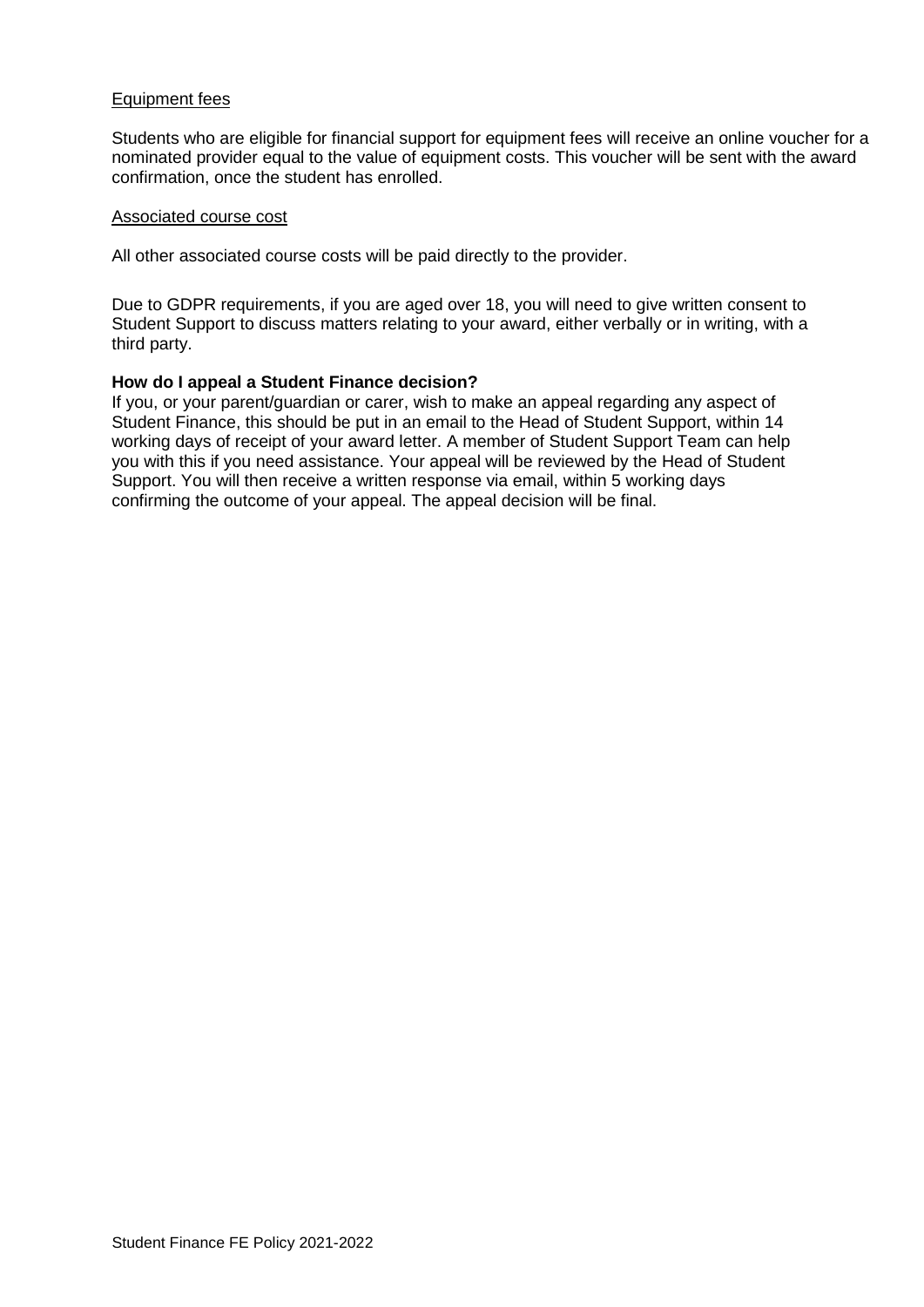### **What can I do if I am unhappy with the service I have received?**

If you are unhappy with any aspect of the service you have received from the Student Support Team, may we refer you to the College's Complaints Policy, a copy of which can be obtained from the Reception area and online at the College website.

Policy approved by: Senior Leadership Team **Date:** Date:

This Policy is due for review in July 2022.

Bournemouth and Poole College Date September 2018 Function Equal Opportunities

**This policy has been examined for equality impact i.e. the impact that this policy will have on different groups of current or potential learners, service users and staff taking into account the protected characteristics of the Equality Act 2010 (age, disability, gender, gender reassignment, marriage and civil partnership, pregnancy and maternity, race, religion or belief, sexual orientation)**

**1. If equality impact analysis is not relevant to this function give reasons and proceed to section 5 below**

**2. In what ways could this function have a negative impact on any of the groups above? What actions have been taken to eliminate these?**

Age: There are a number of courses that are only funded for certain age groups

**3. In what ways could this function have a positive impact on any of the groups above? How will this function be used to eliminate discrimination, advance equality of opportunity and foster good relations between different groups? Are there plans for the future which will further advance equality?** All courses are available to all groups, which provides the opportunity to achieving diversity within the group, enabling celebration of differences and discourages discrimination

**4. What evidence supports your judgements? E.g. Consultations, observations, expert opinions, quantative or qualitative surveys? If the evidence is in the form of an additional document, where is it stored?** Student Voice surveys / Guidance / Impact of COVID 19 on financial support for students

5. **Name and job title of manager responsible** Head of Student Support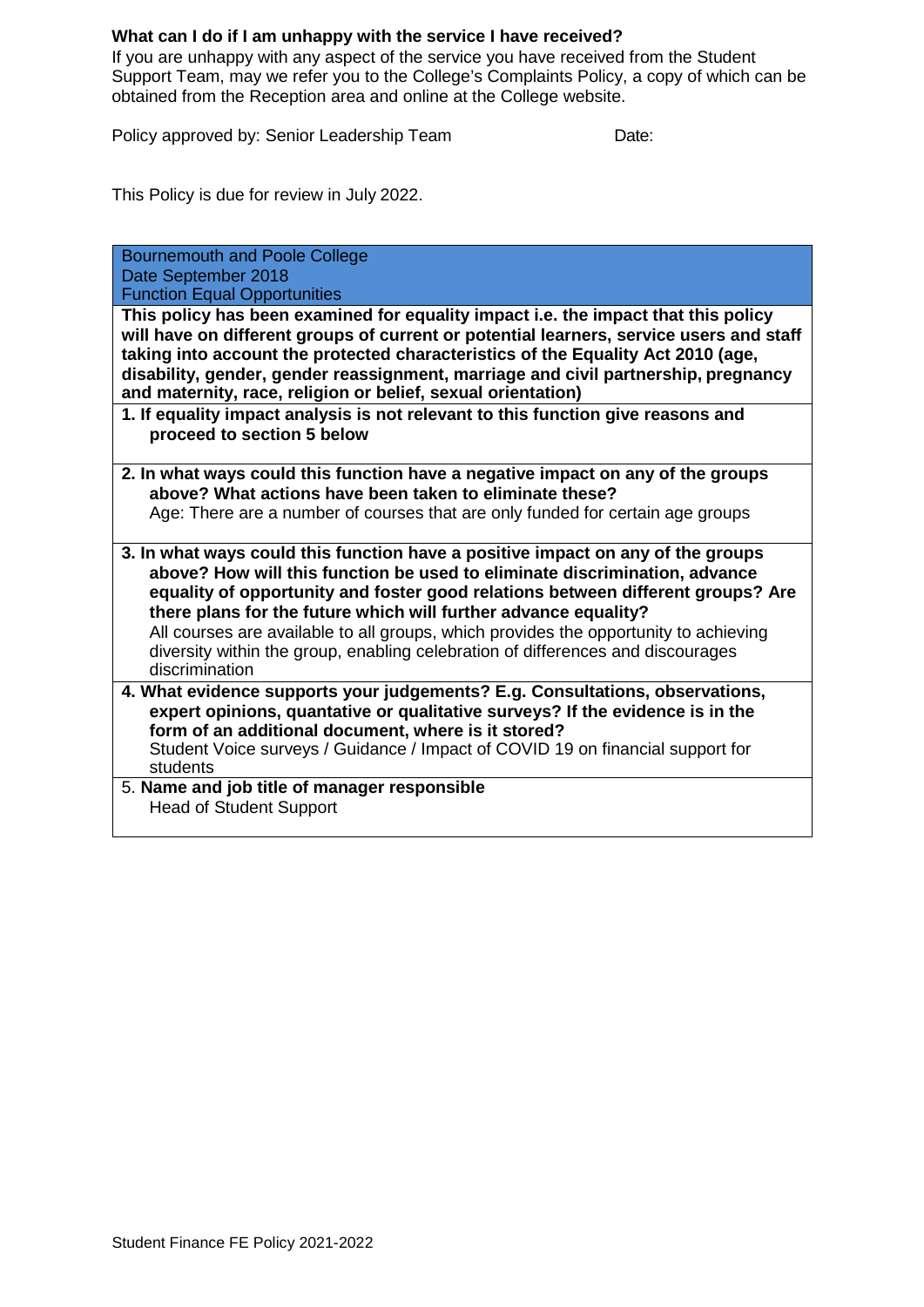#### **APPENDIX 1**

#### **STUDENT FINANCIAL SUPPORT 2021-22**

**Eligibility information—Remember, funding cannot be assumed or guaranteed**



**PULLE CO**